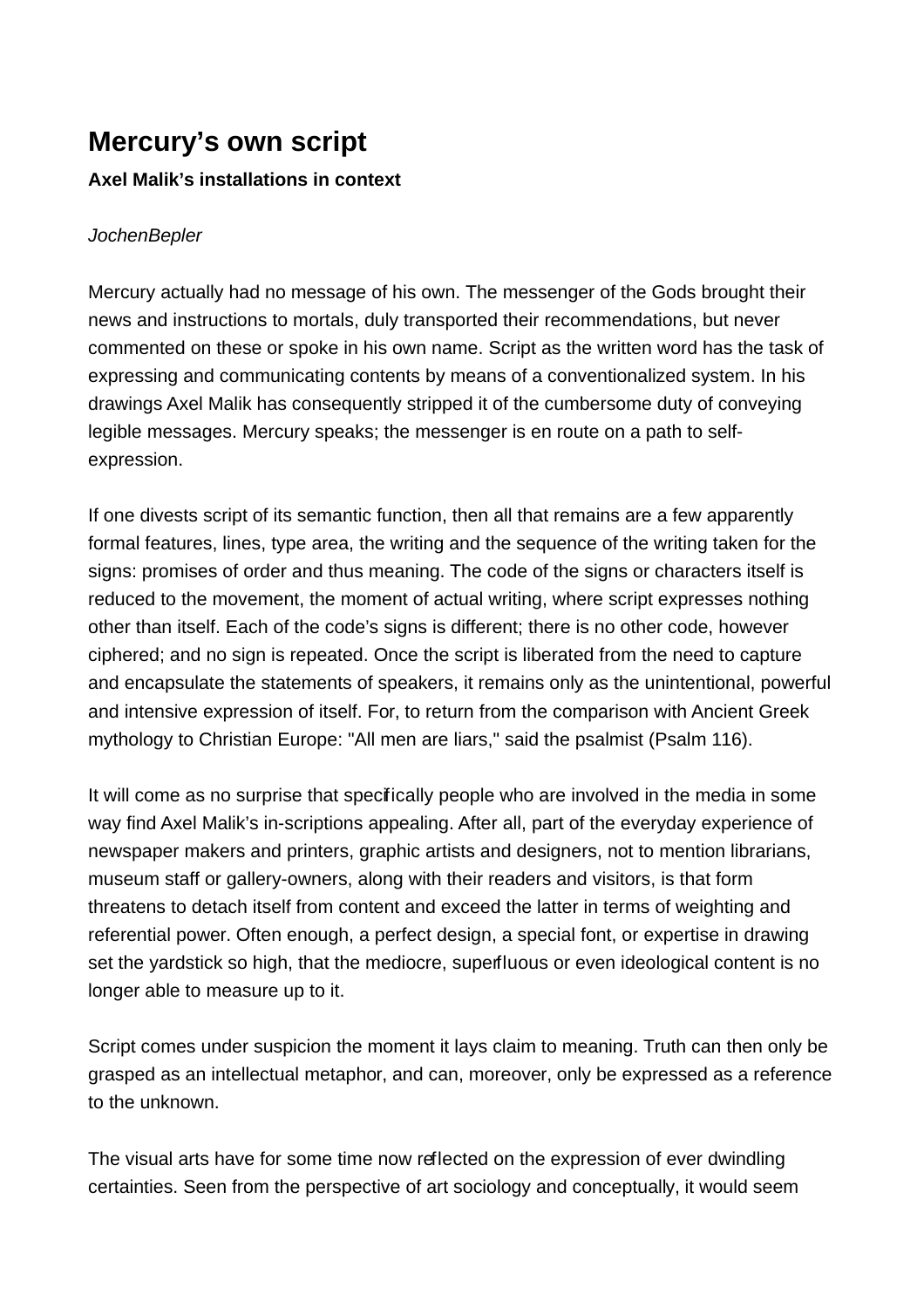obvious to compare Malik's oeuvre with the works of Roman Opalka. 1 Since 1965, Opalka has been enumerating the time left in his life, programming his own physical disappearance by lightening the color on which he places the numbers – somewhere beyond 7,000,000: white on white. He does not lend special shape to his columns of figures and instead simply writes them, and his figures are the philosophical-mathematical expression of time and motion, are autobiographical and yet completely detached from his own biography owing to the abstract quality of the signs chosen. The accumulation of (numerical) signs in the biographical context hinges on the hope that patterns will emerge, tension and fissures, in other words on the hope that a rhythm will be set that promises "genuine" meaning, transcending his own person, and the many ensnarements to which every person is subjected. This hope is legitimate in light of the artist's existential commitment, by the unreserved investment of the time of his own life. Solely through philosophical meditation can the tension be resolved between the supra-temporal social claim of the abstract, universal signs, on the one hand, and the human yardstick, namely the individual life time of the artist, on the other, which is by virtue of the context necessarily fragmentary.

Chinese artist Xu Bing takes a similarly critical approach to the opportunities and limits of conventionalized human communication.2 He even on occasion designs his (printed) characters to be illegible. While his work often has a satirical side to it, and also deliberately plays with cultural differences, in particular his installation "Book from the Sky" presented formulations that have overtones of the installation Axel Malik developed between 1999 and 2003 for the Hildesheim Cathedral Library and put on show there. He has now taken them one step further in his current Freiburg project.

The Hildesheim Project showcased a broad variety of the elements that go to make up Axel Malik's script art. The initial source of inspiration here was a 13th-century Latin bible written on parchment in a minute pearl script which can only be read by a well-versed paleographer. Malik considered the probable time taken to write it of possibly a year to be a real challenge. It prompted him to likewise background himself ascetically to the task at hand while also using the hours of his own life in a similar biographical vein. The project does not initially use the Bible as a text to copy. For he takes up and updates the Medieval script(ural) tradition only in the sense that the monastic scribe addressed an object that essentially always remained the same, namely the bible and its liturgical textual forms. Certain of its unadulterated validity, the scribe was able to step back from the actual text proper and endeavor to do justice in the form to the veracity of the content. The idea was thus not to certify the text, but to celebrate it by means of an aesthetics that arose from trial, tribulation, and artistry. In particular, the frequent biblical and liturgical copies were often not so much the text of a work to please God, but instead an ascetic subjugation to the decidedly arduous task of the scribe. Famous is the lamentation of the 8th century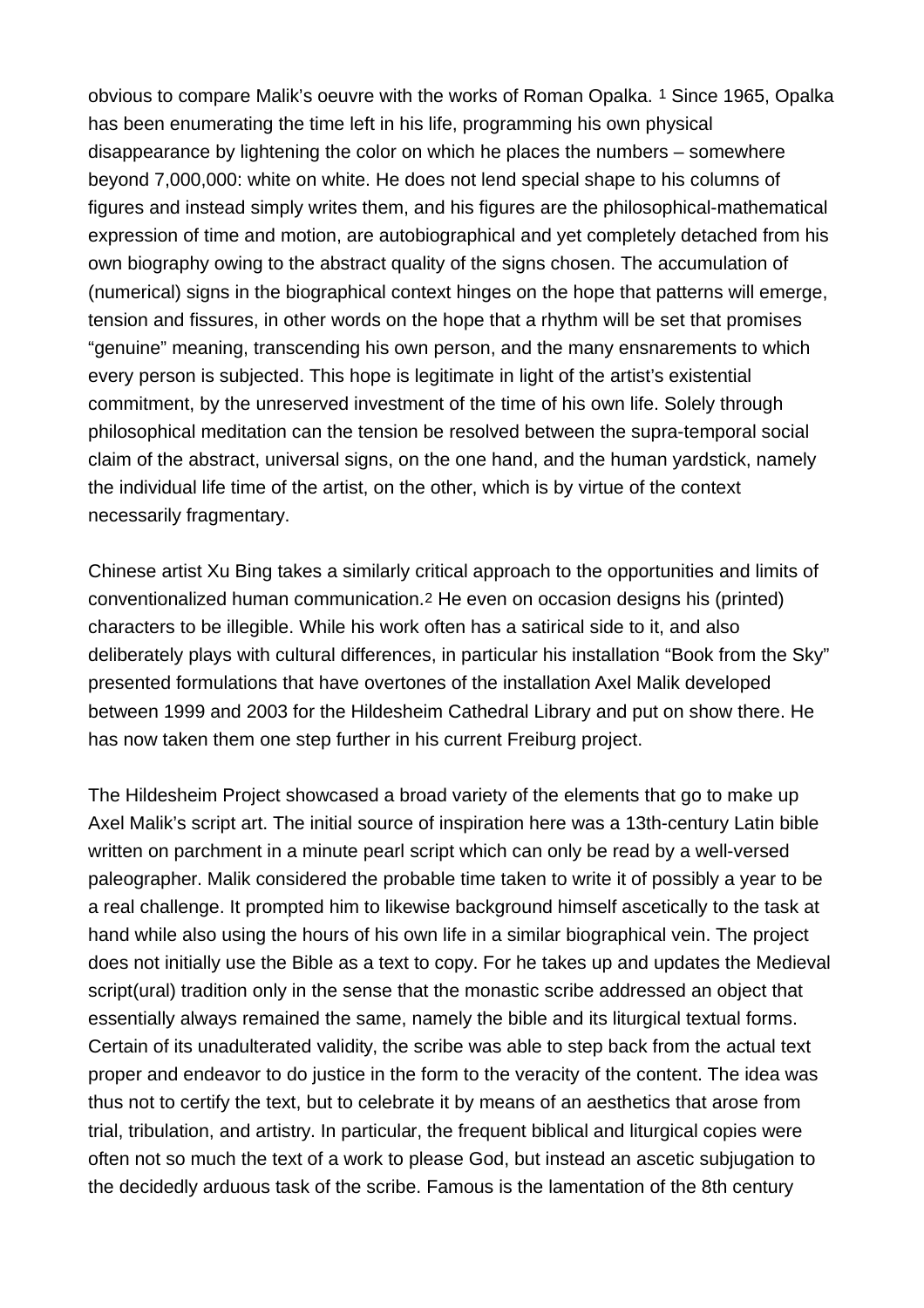scribe, passed down in this or similar form on countless occasions: "He who does not know how to write will not believe just how much work is involved. Oh how difficult is writing: it dulls the eye, crushes the kidneys, and tortures all the limbs. Three fingers hold the quill, but the whole body suffers."3

Long since disappeared is the self-evident meaning attached to the work by virtue of the certainty that the text being written was the truth. The secularization of the content means all hopes are now set in the act of labor itself and the truth of the form where it obeys its own laws. What remains is the tortuous act of writing in order to assist in the renewed breakthrough of a truth that is no longer or not yet known – through the life-long accumulation of signs.

These interpretations leave me on somewhat wobbly ground. Axel Malik himself terms his work "the scriptural method", which probably also covers the way it references the past, while also pointing up the linguistic distance to any overly rarefied missionary zeal. Everything he makes is supposed to remain well-rooted in reality, to reach out to the everyday world. And yet the fighting refusal to include a message or biography when purifying a medium that has classically always been placed in the service of message and biography, can be placed in the context of its countervailing use in society today. The function of the artist's work and the tradition in which it is to be placed take the stage here alongside his actual intentions.

In terms of the effort, concentration and textual abstraction he brings to bear, not to mention some of the shapes his scriptural work takes, Axel Malik repeatedly joins forces with the tradition, without seeking it out or reflecting on it as forms of script that have been passed down. In so doing, he brings the past together with modern metaphors for epochs. One example would be the writing project "Black Forest 2002", which combines the twisting sequence of Roman ornamentation of columns with an experience of nature and aspects of an ecological ethics. Another would be the scripturally expiring architecture in the "Lido di Venezia 2001", which takes up the functions of inscriptions such as run through the history of architecture. Here, the involuntary recourse to history affirms the autonomy of script, which throughout history has repeatedly seemed appropriately represented in specific forms.

The "Hildesheim Project 2003" arose in direct confrontation with tradition. For the Hildesheim Cathedral Library, Malik spent one year creating a 10m-long band of cloth, covering it in writing made up of small signs. Particularly when viewed from a certain distance, they reveal variations of shaded density, clear sequences of carefully set shapes, as well as brighter passages attesting to especially concentrated speed of application. As with the diaries that Axel Malik has been filling since 1989 with his incomprehensible signs,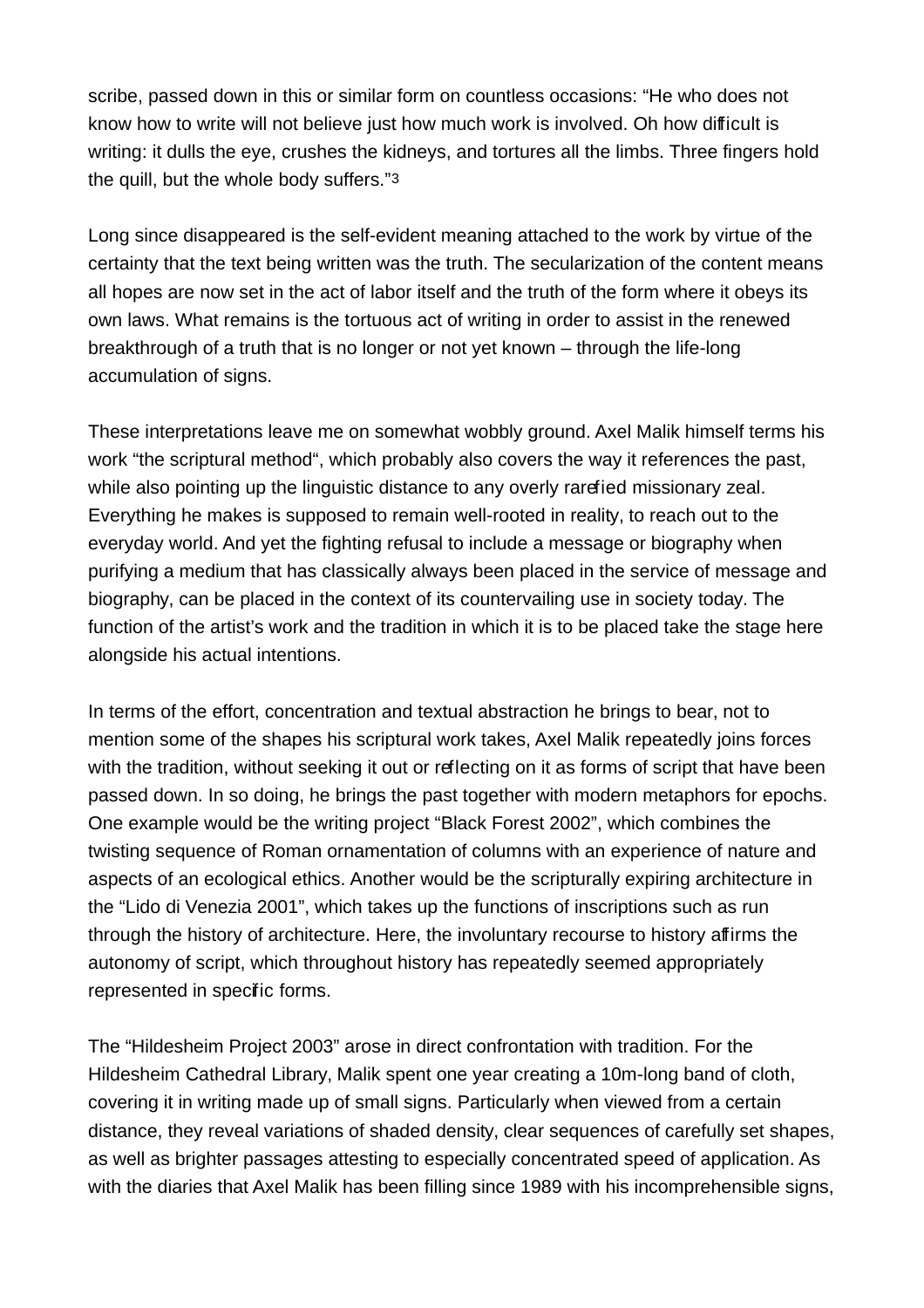time and motion are the expressive means he brings to bear: he concentrates, bides his time, and then suddenly involuntary motion erupts in the disciplining framework of lines and type area; there are pauses between setting pen to canvas, or a carefully premeditated speed-script races across the paper.

Aural or audiovisual documentation of the work of writing confirm the motion taken by Malik's own means and his own emphasis. The scratching of the pen, the arduous breathing, the beat of the pen against the canvas when he writes swiftly or the unintentionally documented sound of a train passing by outside during the preparations of the Freiburg Project in the abandoned rooms in the railway station all emphasize the transitory nature of the signs – biographically, as a pulsating sign of life between real presence and becoming history.

Each sign is set individually. Each sign lays full claim to the particular moment, claims the artist's full attention and care. The individual sign and its positioning in a row in a chosen format, on the one hand, and the arrangement of the format in an architectural and cultural frame, on the other, are mutually defining. Each detail thus legitimizes the interpretation of the context.

The especial success of the Hildesheim Project derived from the way Malik addressed the context, namely a library. Conditions for this were favorable: the modern architecture of the Cathedral Library, built in 1995-6, which offered generous space and light and diversity yet geared to a calm symmetrical concept for the interior.

Imagine: someone writes something illegible, which placed in a prominent position lays claim unconditionally to its perception in a setting that for some 1,200 years has existed in order to preserve things legible, texts and content, and to pass these on to further generations. All possible languages, living and dead, are preserved here in the form of textual testimony to them, written witnesses all imbued with the wish to convey their authors' insights or ideas down through the centuries in a more or less comprehensible manner and communicate them by means of a written script. Among these silent witnesses, library users read and work, themselves absorbing things legible and, more recently, producing the same. For the duration of the exhibition, computers are installed at some of the desks in the Reading Room, with keyboards that no one touches, and yet across their screens runs Axel Malik's scriptural work, virtually with all the actual sounds entailed. One of the library's studies has been converted into an aural room. Through the door, left ajar, we hear the sound of writing, and gain the impression that someone is sitting inside and is hard at work writing. Axel Malik's works incessantly comment on the authenticity and benefits of the books collected in the Reading Room, remarking silently on the interest and opportunity the readers and scholars working there have in acquiring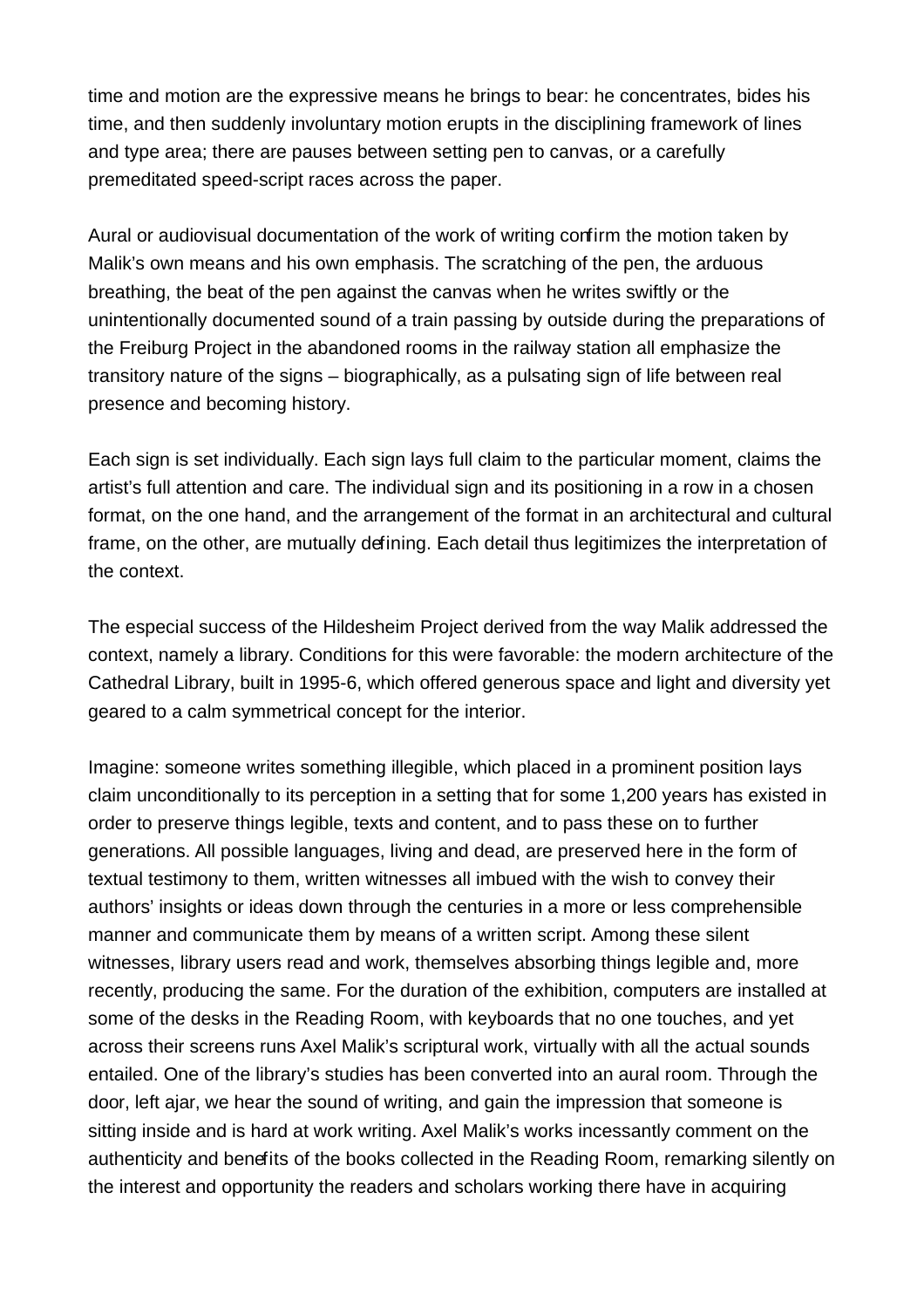knowledge. However contradictory and tense the relationship must be between the readers and library users, on the one hand, and Axel Malik's signs, on the other, they nevertheless remain receptive to his attempt to critically return written signs to a status as autonomous expressions, thus paying homage to the value and independence of script.

Another aspect of the context should also not be ignored, namely the fact that the Hildesheim Cathedral Library is a church library. It is embedded in a setting carefully nurtured since 815: that of a clerical, religious way of life whose central elements include annunciation; annunciation in the rhythm of the signs performed as the liturgy, preaching by words and scripture. The above-mentioned band of fabric hung suspended from the gallery, and was stretched in a slight curve across the floor of the Reading Room, illuminated by the extensive skylights above: akin to some almost archaic scroll with its illegible signs it defines the surrounding space. The signs were there to be read, and read they were as a critical inquiry into the Church's practice of preaching and as a mystical/philosophical stimulus compared with the (theological) desire for veracity and knowledge. After all, the Church customarily taught that scripts, and first and foremost among them the bible, be examined to uncover some fourfold meaning. The exhibition's title "On Scriptural Meaning" stems from the scholastic doctrine, one that had long since existed by the 13th century, when the written Bible was made which Axel Malik took as his model. Just as old is the school verse used as a mnemonic to remember the doctrine: "Literal meaning teaches what has happened. Allegorical meaning teaches what we believe. Moral meaning teaches what we should do. And anagogical meaning teaches us to what we should aspire."4 The elements of such a method also offer a way of approaching Axel Malik's work: (life-) time and the promise of meaning, instructions on how to act and utopia all in one.

The Freiburg Project in the Südwestrundfunk Radio Station Building in 2004 had just as many facets to it and likewise made use of references and critique at various levels. It consistently advanced the notion of a critical discussion in and with the particular context. The signs/characters on the fabric band suspended there are larger, less ascetic and more a vigorous contrast. When taken in connection with their context, the emphasis in the installation shifts. While the suspended fabric band had clear philosophical/religious connotations of an "above" in the church context of Hildesheim, in Freiburg it more strongly stresses and expresses authority and rulership. There are few institutions comparable with the public radio stations that influence everyday life so strongly and our experience of everyday reality. In this context, the economic and structural constraints, biographies and journalistic tools are almost indiscernible and instead masked by the claim to objective reporting. Here, again, Axel Malik's written signs comment on the self-image, power and social importance of a mass medium whose founding journalistic ethic hinged on conveying truth and reality by way of undistorted information. In Axel Malik's installations